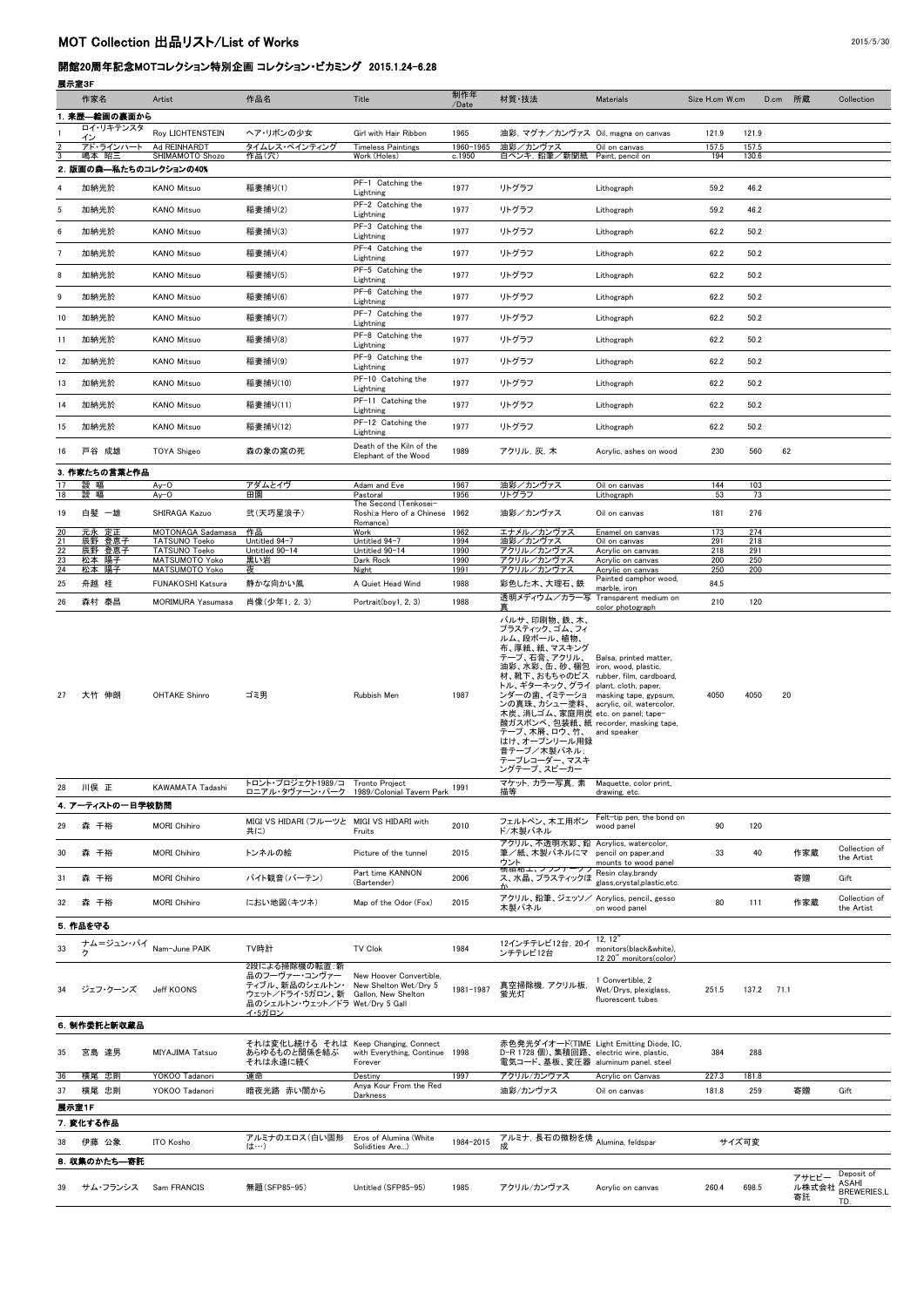| 40  | サム・フランシス      | Sam FRANCIS               | 無題(SFP85-109) | Untitled (SFP85-109)                 | 1985    | アクリル/カンヴァス | Acrylic on canvas   | 260.4           | 698.5           | Deposit of<br>アサヒビー<br><b>ASAHI</b><br>ル株式会社<br><b>BREWERIES,L</b><br>寄託<br>TD. |
|-----|---------------|---------------------------|---------------|--------------------------------------|---------|------------|---------------------|-----------------|-----------------|---------------------------------------------------------------------------------|
| 41  | サム・フランシス      | Sam FRANCIS               | 無題(SFP85-110) | Untitled (SFP85-110)                 | 1985    | アクリル/カンヴァス | Acrylic on canvas   | 260.4           | 698.5           | Deposit of<br>アサヒビー<br><b>ASAHI</b><br>ル株式会社<br><b>BREWERIES,L</b><br>寄託        |
|     | 9. 収集のかたち––寄贈 |                           |               |                                      |         |            |                     |                 |                 | TD.                                                                             |
|     | オノサト トシノブ     | <b>ONOSATO Toshinobu</b>  | 長崎浦上天主堂       | Nagasaki Urakami<br>Cathedoral       | 1934    | 油彩/カンヴァス   | Oil on canvas       | 60.6            | 72.7            | Gift of<br>福原義春氏<br>Mr.Yoshiharu<br>寄贈<br>Fukuhara                              |
|     | オノサト トシノブ     | <b>ONOSATO Toshinobu</b>  | 洋館            | Western-Style Building               | 1935    | 油彩/カンヴァス   | Oil on canvas       | 45.5            | 38              | Gift of<br>福原義春氏<br>Mr.Yoshiharu<br>寄贈<br>Fukuhara                              |
|     | オノサト トシノブ     | <b>ONOSATO Toshinobu</b>  | 一ツの朱の丸(朱の丸)   | One Red Circle                       | 1939-40 | 油彩/板       | Oil on board        | 27              | 21              | Gift of<br>福原義春氏<br>Mr.Yoshiharu<br>寄贈<br>Fukuhara                              |
| 45  | オノサト トシノブ     | <b>ONOSATO Toshinobu</b>  | オレンジの球円       | Orange Circle                        | 1940    | 油彩/板       | Oil on board        | 33.2            | 23.8            | Gift of<br>福原義春氏<br>Mr.Yoshiharu<br>寄贈<br>Fukuhara                              |
| 46. | オノサト トシノブ     | <b>ONOSATO Toshinobu</b>  | 牡丹            | Peony                                | 1940    | 油彩/板       | Oil on board        | 33.4            | 45.3            | Gift of<br>福原義春氏<br>Mr.Yoshiharu<br>寄贈<br>Fukuhara                              |
|     | オノサト トシノブ     | <b>ONOSATO Toshinobu</b>  | 金魚鉢           | <b>Goldfish Bowl</b>                 | 1950    | 油彩/板       | Oil on board        | 24              | 33              | Gift of<br>福原義春氏<br>Mr.Yoshiharu<br>寄贈<br>Fukuhara                              |
| 48  | オノサト トシノブ     | <b>ONOSATO Toshinobu</b>  | 動く            | Moving                               | 1950    | 油彩/カンヴァス   | Oil on canvas       | 53              | 65.5            | Gift of<br>福原義春氏<br>Mr.Yoshiharu<br>寄贈<br>Fukuhara                              |
| 49  | オノサト トシノブ     | ONOSATO Toshinobu         | 格子の重り         | Lattice-shaped weight                | 1955    | 油彩/カンヴァス   | Oil on canvas       | 41              | 31.8            | Gift of<br>福原義春氏<br>Mr.Yoshiharu<br>寄贈<br>Fukuhara                              |
| 50  | オノサト トシノブ     | <b>ONOSATO Toshinobu</b>  | 無題            | Untitled                             | 1957    | 油彩/カンヴァス   | Oil on canvas       | 73              | 60.8            | Gift of<br>福原義春氏<br>Mr.Yoshiharu<br>寄贈<br>Fukuhara                              |
| -51 | オノサト トシノブ     | <b>ONOSATO Toshinobu</b>  | 赤白の飛丸         | Red and White Circles                | 1955    | 油彩/カンヴァス   | Oil on Canvas       | 100             | 80.3            | Gift of<br>福原義春氏<br>Mr.Yoshiharu<br>寄贈<br>Fukuhara                              |
| 52  | オノサト トシノブ     | <b>ONOSATO Toshinobu</b>  | 四つの飛丸         | <b>Four Circles</b>                  | 1958    | 油彩/カンヴァス   | Oil on canvas       | 27              | 22              | Gift of<br>福原義春氏<br>Mr.Yoshiharu<br>寄贈<br>Fukuhara                              |
| 53  | オノサト トシノブ     | <b>ONOSATO Toshinobu</b>  | 不詳            | Title unknown                        | 不詳      | 油彩/カンヴァス   | Oil on canvas       | 31.8            | 41              | Gift of<br>福原義春氏<br>Mr.Yoshiharu<br>寄贈                                          |
| 54  | オノサト トシノブ     | <b>ONOSATO Toshinobu</b>  | 作品(二つの丸)      | Work (Two Circles)                   | 1958    | 水彩/紙       | Watercolor on paper | 19              | 28              | Fukuhara<br>Gift of<br>福原義春氏<br>Mr.Yoshiharu<br>寄贈<br>Fukuhara                  |
| 55  | オノサト トシノブ     | <b>ONOSATO Toshinobu</b>  | 二つの丸          | Two Circles                          | 1958    | 油彩/カンヴァス   | Oil on canvas       | 14              | 18              | Gift of<br>福原義春氏<br>Mr.Yoshiharu<br>寄贈<br>Fukuhara                              |
| 56  | オノサト トシノブ     | <b>ONOSATO Toshinobu</b>  | 六丸            | Six Circles                          | 1956    | 油彩/カンヴァス   | Oil on Canvas       | 16              | 23              | Gift of<br>福原義春氏<br>Mr.Yoshiharu<br>寄贈<br>Fukuhara                              |
| 57  | オノサト トシノブ     | <b>ONOSATO Toshinobu</b>  | 4ツの丸          | <b>Four Circles</b>                  | 1956    | 油彩/カンヴァス   | Oil on canvas       | 16              | 23              | Gift of<br>福原義春氏<br>Mr.Yoshiharu<br>寄贈<br>Fukuhara                              |
| 58  | オノサト トシノブ     | ONOSATO Toshinobu         | 二つの丸          | Two Circles                          | 1958    | 水彩/紙       | Watercolor on paper | 12.9            | 17.9            | Gift of<br>福原義春氏<br>Mr.Yoshiharu<br>寄贈<br>Fukuhara                              |
| 59  | オノサト トシノブ     | <b>ONOSATO Toshinobu</b>  | 4つの円          | Four Circles                         | 1958    | 油彩/カンヴァス   | Oil on canvas       | 23              | 16              | Gift of<br>福原義春氏<br>Mr.Yoshiharu<br>寄贈<br>Fukuhara                              |
| 60  | オノサト トシノブ     | <b>ONOSATO Toshinobu</b>  | 二つの円          | Two Circles                          | 1959    | 油彩/カンヴァス   | Oil on canvas       | 38              | 46              | Gift of<br>福原義春氏<br>Mr.Yoshiharu<br>寄贈                                          |
| 61  | オノサト トシノブ     | <b>ONOSATO Toshinobu</b>  | 二つの丸          | Two Circles                          | 1959    | 水彩/紙       | Watercolor on paper | 17.7            | 20.2            | Fukuhara<br>Gift of<br>福原義春氏<br>Mr.Yoshiharu<br>寄贈                              |
| 62  | オノサト トシノブ     | <b>ONOSATO Toshinobu</b>  | 二つの円          | Two Circles                          | 1960    | 油彩/カンヴァス   | Oil on canvas       | 24.5            | 33              | Fukuhara<br>Gift of<br>福原義春氏<br>Mr.Yoshiharu<br>寄贈                              |
| 63  | オノサト トシノブ     | ONOSATO Toshinobu         | 二つの丸 グレーと黒    | Two Circles Gray and<br><b>Black</b> | 1960    | 油彩/カンヴァス   | Oil on canvas       | 22.3            | 27.4            | Fukuhara<br>寄贈<br>Fukuhara                                                      |
| 64  | オノサト トシノブ     | ONOSATO Toshinobu         | 赤と紺の丸         | Red and Blue Circles                 | 1960    | 水彩/紙       | Watercolor on Paper | 25              | 32.5            | Gift of<br>福原義春氏<br>Mr.Yoshiharu<br>寄贈<br>Fukuhara                              |
| 65  | オノサト トシノブ     | <b>ONOSATO Toshinobu</b>  | $63 - B$      | $63 - B$                             | 1963    | リトグラフ/紙    | Lithograph          | 24              | 34              | Gift of<br>福原義春氏<br>Mr.Yoshiharu<br>寄贈<br>Fukuhara                              |
| 66  | オノサト トシノブ     | <b>ONOSATO Toshinobu</b>  | 作品            | Work                                 | 1963    | 水彩/紙       | Watercolor on Paper | 13.5            | 19.5            | Gift of<br>福原義春氏<br>Mr.Yoshiharu<br>寄贈<br>Fukuhara                              |
| 67  | オノサト トシノブ     | <b>ONOSATO Toshinobu</b>  | 64-A          | $64 - A$                             | 1964    | リトグラフ/紙    | Lithograph          | 15              | 25              | Gift of<br>福原義春氏<br>Mr.Yoshiharu<br>寄贈<br>Fukuhara                              |
| 68  | オノサト トシノブ     | <b>ONOSATO Toshinobu</b>  | 作品            | Work                                 | 1966    | 油彩/カンヴァス   | Oil on Canvas       | 32              | 41              | Gift of<br>福原義春氏<br>Mr.Yoshiharu<br>寄贈<br>Fukuhara                              |
| 69  | オノサト トシノブ     | <b>ONOSATO Toshinobu</b>  | 作品            | Work                                 | 1966    | 油彩/カンヴァス   | Oil on canvas       | 10              | 10              | Gift of<br>福原義春氏<br>Mr.Yoshiharu<br>寄贈<br>Fukuhara                              |
|     | オノサト トシノブ     | ONOSATO Toshinobu         | 作品            | Work                                 | 1963    | 水彩/紙       | Watercolor on Paper | 13.8            | 20              | Gift of<br>福原義春氏<br>Mr.Yoshiharu<br>寄贈<br>Fukuhara                              |
| 71  | オノサト トシノブ     | ONOSATO Toshinobu         | シルク No.5      | Silk No.5                            | 1967    | シルクスクリーン/紙 | Silkscreen          | 16              | 23              | Gift of<br>福原義春氏<br>Mr.Yoshiharu<br>寄贈<br>Fukuhara                              |
| 72  | オノサト トシノブ     | <b>ONOSATO Toshinobu</b>  | 作品            | Work                                 | 1968    | 油彩/カンヴァス   | Oil on canvas       | 24.4            | 33.4            | Gift of<br>福原義春氏<br>Mr.Yoshiharu<br>寄贈<br>Fukuhara                              |
| 73  | オノサト トシノブ     | <b>ONOSATO Toshinobu</b>  | 作品            | Work                                 | 1973    | 油彩/カンヴァス   | Oil on canvas       | 22              | 27              | Gift of<br>福原義春氏<br>Mr.Yoshiharu<br>寄贈<br>Fukuhara                              |
| 74  | オノサト トシノブ     | ONOSATO Toshinobu         | Silk-60       | $Silk-60$                            | 1974    | シルクスクリーン/紙 | Silkscreen          | 23.5            | 33              | Gift of<br>福原義春氏<br>Mr.Yoshiharu<br>寄贈<br>Fukuhara                              |
| 75  | オノサト トシノブ     | ONOSATO Toshinobu Silk-68 |               | Silk-68                              | 1975    | シルクスクリーン/紙 | Silkscreen          | 23.5            | 33.5            | Gift of<br>福原義春氏<br>Mr.Yoshiharu<br>寄贈                                          |
| 76  | オノサト トシノブ     | ONOSATO Toshinobu         | 作品-77         | Work-77                              | 1977    | 油彩/カンヴァス   | Oil on canvas       | 30 <sup>°</sup> | 30 <sup>°</sup> | <b>Fukuhara</b><br>Gift of<br>福原義春氏<br>Mr.Yoshiharu<br>寄贈<br>Fukuhara           |
| 77  | オノサト トシノブ     | ONOSATO Toshinobu         | スター           | Star                                 | 1980    | シルクスクリーン/紙 | Silkscreen          | 10              | 15              | Gift of<br>福原義春氏<br>Mr.Yoshiharu<br>寄贈<br>Fukuhara                              |
| 78  | オノサト トシノブ     | ONOSATO Toshinobu         | ディスコ          | Disco                                | 1984    | 油彩/カンヴァス   | Oil on canvas       | 60.7            | 72.5            | Gift of<br>福原義春氏<br>Mr.Yoshiharu<br>寄贈                                          |
| 79  | オノサト トシノブ     | <b>ONOSATO Toshinobu</b>  | 作品(朱の丸)       | Work (Red Circle)                    | 1986    | 油彩/カンヴァス   | Oil on canvas       | 14              | 18              | Fukuhara<br>Gift of<br>福原義春氏<br>Mr.Yoshiharu<br>寄贈<br>Fukuhara                  |
| 80. | オノサト トシノブ     | ONOSATO Toshinobu         | 作品(朱の丸)       | Work (Red Circle)                    | 1986    | 油彩/カンヴァス   | Oil on canvas       | 21.5            | 27              | Gift of<br>福原義春氏<br>Mr.Yoshiharu<br>寄贈<br>Fukuhara                              |
| 81  | オノサト トシノブ     | ONOSATO Toshinobu         | 作品(朱の丸)       | Work (Red Circle)                    | 1982    | 油彩/カンヴァス   | Oil on canvas       | 22              | 27              | Gift of<br>福原義春氏<br>Mr.Yoshiharu<br>寄贈<br><b>Fukuhara</b>                       |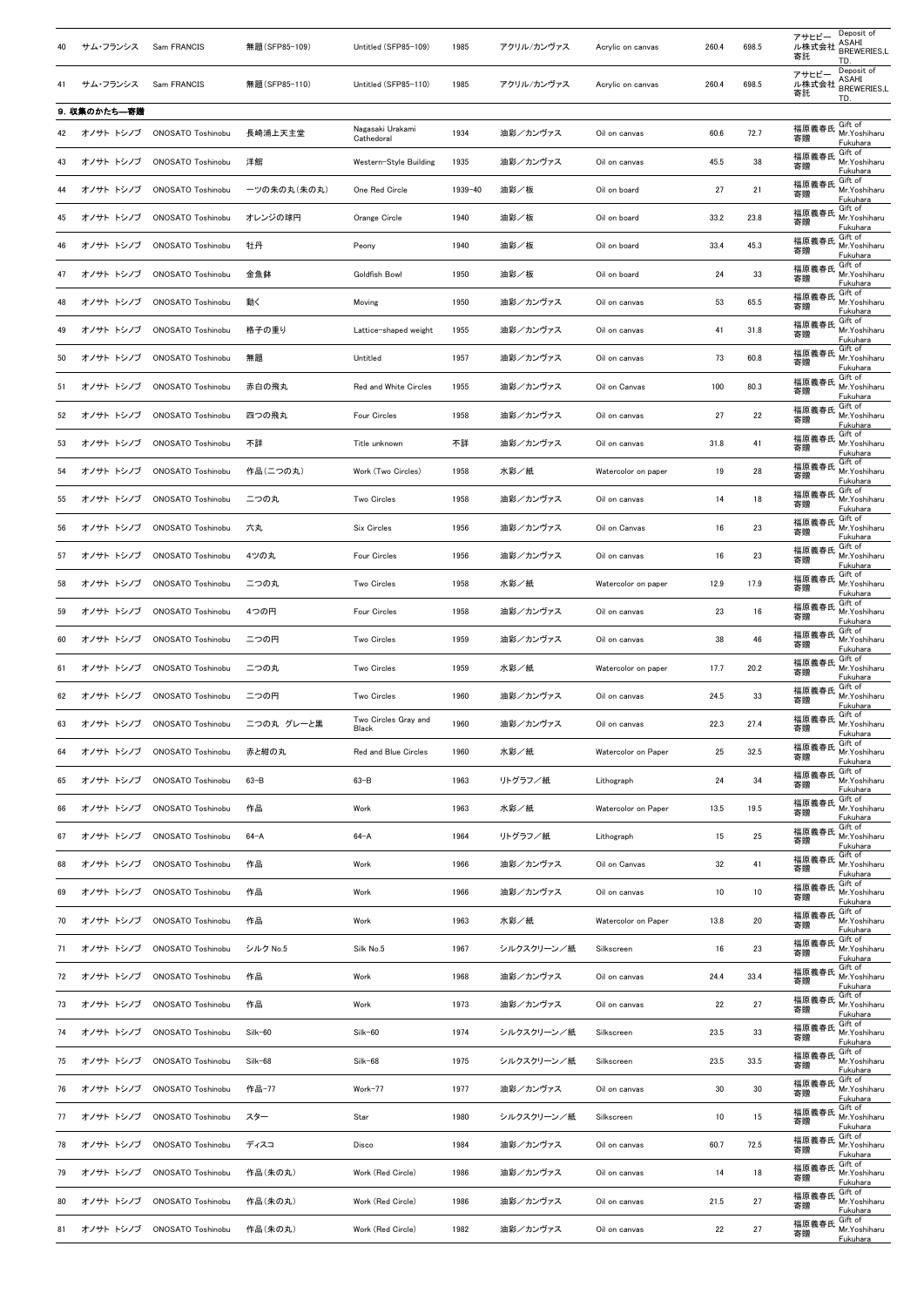|            | 10. 東京クロニクル    |                   |                                                                     |                                                                                             |                                                                                         |                        |                                                           |                                 |              |              |               |                                           |
|------------|----------------|-------------------|---------------------------------------------------------------------|---------------------------------------------------------------------------------------------|-----------------------------------------------------------------------------------------|------------------------|-----------------------------------------------------------|---------------------------------|--------------|--------------|---------------|-------------------------------------------|
| 82<br>83   | 浅井 忠<br>石井 柏亭  |                   | ASAI Chu<br><b>ISHI Hakutei</b>                                     | 伝通院<br>木場                                                                                   | Dentsu-In Temple<br>Kiba                                                                | 1893<br>1914           | 油彩/カンヴァス<br>木版                                            | Oil on canvas<br>Woodcut        | 29<br>24     | 43<br>17.5   |               |                                           |
| 84         | 織田             | 一磨                | ODA Kazuma                                                          | 愛宕山『東京風景』                                                                                   | Atagoyama Hill "Views of                                                                | 1916                   | リトグラフ                                                     | Lithograph                      | 40.5         | 25.8         |               |                                           |
|            |                |                   |                                                                     |                                                                                             | Tokyo'<br>The Landing of Daikon-                                                        |                        |                                                           |                                 |              |              |               |                                           |
| 85         | 織田             | 一磨                | ODA Kazuma                                                          | 大根河岸『東京風景』                                                                                  | Gashi "Views of Tokyo"                                                                  | 1916                   | リトグラフ                                                     | Lithograph                      | 39.3         | 28.5         |               |                                           |
| 86         | 織田             | 一磨                | ODA Kazuma                                                          | 駿河台『東京風景』                                                                                   | Surugadai Hill "Views of<br>Tokyo                                                       | 1916                   | リトグラフ                                                     | Lithograph                      | 39           | 29           |               |                                           |
| 87         | 村山 槐多          |                   | MURAYAMA Kaita                                                      | 欅                                                                                           | Zelkova Tree                                                                            | 1917                   | 鉛筆/紙                                                      | Pencil on paper                 | 101          | 69.5         |               |                                           |
| 88         |                | 鹿子木 孟郎            | <b>KANOKOGI Takeshiro</b>                                           | 震災スケッチ(神田常盤橋付<br>近)                                                                         | After the Great Kanto<br>Earthquake(Near the<br>Tokiwabashi Bridge, Kanda)              | 1923                   | 鉛筆, コンテ/紙                                                 | Pencil, conte on paper          | 20.4         | 33.3         | 鹿子木立郎<br>氏寄贈  | Gift of Mr.<br>KANOKOGI<br>Tatsuro        |
| 89         |                | 鹿子木 孟郎            | <b>KANOKOGI Takeshiro</b>                                           | 震災スケッチ(夕暮遠望)                                                                                | After the Great Kanto<br>Earthquake(Panorama at<br>Dusk)                                | 1923                   | 鉛筆, コンテ/紙                                                 | Pencil, conte on paper          | 23           | 35.5         | 鹿子木立郎<br>氏寄贈  | Gift of Mr.<br><b>KANOKOGI</b><br>Tatsuro |
|            |                | 鹿子木 孟郎            | <b>KANOKOGI Takeshiro</b>                                           | 震災スケッチ(川向う)                                                                                 | After the Great Kanto<br>Earthquake(The Other<br>Side of the River)                     | 1923                   | 鉛筆/紙                                                      | Pencil on paper                 | 24.8         | 37.1         | 鹿子木立郎<br>氏寄贈  | Gift of Mr.<br>KANOKOGI<br>Tatsuro        |
| 91         |                | 鹿子木 孟郎            | <b>KANOKOGI Takeshiro</b>                                           | 震災スケッチ(市)                                                                                   | After the Great.Kanto<br>Earthquake(Market)                                             | 1923                   | 鉛筆, 色鉛筆/紙                                                 | Pencil, colorpencil on<br>paper | 25           | 37.1         | 鹿子木立郎<br>氏寄贈  | Gift of Mr.<br>KANOKOGI<br>Tatsuro        |
| 92         |                | 鹿子木 孟郎            | <b>KANOKOGI Takeshiro</b>                                           | 震災スケッチ(九段下今川小<br>路)                                                                         | After the Great Kanto<br>Earthquake(Imagawa-<br>Koji, Kudanshita)                       | 1923                   | コンテ/紙                                                     | Conte on paper                  | 20.1         | 33.1         | 鹿子木立郎<br>氏寄贈  | Gift of Mr.<br>KANOKOGI<br>Tatsuro        |
| 93         |                | 鹿子木 孟郎            | <b>KANOKOGI Takeshiro</b>                                           | 震災スケッチ(避難民と焼野)                                                                              | After the Great Kanto<br>Earthquake (Refuges and<br>Burnt Ruins)                        | 1923                   | 鉛筆, 色鉛筆/紙                                                 | Pencil, colorpencil on<br>paper | 24.8         | 37.8         | 鹿子木立郎<br>氏寄贈  | Gift of Mr.<br><b>KANOKOGI</b><br>Tatsuro |
| 94         |                | 鹿子木 孟郎            | <b>KANOKOGI Takeshiro</b>                                           | 震災スケッチ                                                                                      | After the Great Kanto<br>Earthquake                                                     | 1923                   | 色鉛筆, コンテ/紙                                                | Colorpencil, conte on<br>paper  | 24.8         | 36.9         | 鹿子木立郎<br>氏寄贈  | Gift of Mr.<br>KANOKOGI<br>Tatsuro        |
| 95         |                | 鹿子木 孟郎            | <b>KANOKOGI Takeshiro</b>                                           | 震災スケッチ(水上生活者)                                                                               | After the Great Kanto<br>Earthquake(Living on the<br>Water)                             | 1923                   | 鉛筆, 色鉛筆/紙                                                 | Pencil, colorpencil on<br>paper | 23.1         | 32.2         | 鹿子木立郎<br>氏寄贈  | Gift of Mr.<br>KANOKOGI<br>Tatsuro        |
| 96         | 吉田             | 博                 | YOSHIDA Hiroshi                                                     | 隅田川『東京拾二題』                                                                                  | The Sumidagawa River<br>Twelve Scenes of Tokyo"                                         | .4926                  | 木版                                                        | Woodcut                         | 24.8         | 37.3         |               |                                           |
| 97         | 吉田 博           |                   | YOSHIDA Hiroshi                                                     | 隅田川 夕『東京拾二題』                                                                                | The Sumidagawa River in<br>the Evening "Twelve<br>Scenes of Tokyo'                      | 1926                   | 木版                                                        | Woodcut                         | 24.8         | 37.3         |               |                                           |
| 98         | 吉田             | 博                 | YOSHIDA Hiroshi                                                     | 霧『東京拾二題』<br>隅田川                                                                             | The Sumidagawa River in<br>the Mist "Twelve Scenes<br>of Tokyo"                         | 1926                   | 木版                                                        | Woodcut                         | 24.8         | 37.3         |               |                                           |
| 99         | 吉田 博           |                   | YOSHIDA Hiroshi                                                     | 旧本丸『東京拾二題』                                                                                  | The Old Inner Citadel                                                                   | "1929                  | 木版                                                        | Woodcut                         | 24.6         | 37.7         |               |                                           |
|            |                |                   |                                                                     |                                                                                             | $\H$ Twelve Scenes of Tokyo $\H$<br>Nijubashi Square "A                                 |                        |                                                           |                                 |              |              | 社団法人·         | Gift of the                               |
| 100        |                | 恩地 孝四郎            | <b>ONCHI Koshiro</b>                                                | 二重橋広場『新東京百景』                                                                                | Hundred Views of New<br>Tokyo'                                                          | 1930                   | 木版                                                        | Woodcut                         | 18.5         | 24.2         | 日展寄贈          | Nitten                                    |
| 101        |                | 川上 澄生             | <b>KAWAKAMI Sumio</b>                                               | 銀座 『新東京百景』                                                                                  | Ginza "A Hundred Views<br>of New Tokyo'                                                 | 1929                   | 木版                                                        | Woodcut                         | 18.1         | 24.2         | 社団法人·<br>日展寄贈 | Gift of the<br>Nitten                     |
|            |                |                   |                                                                     |                                                                                             | Nihonbashi Bridge "A                                                                    |                        |                                                           |                                 |              |              | 社団法人·         | Gift of the                               |
| 102        |                | 平塚 運一             | <b>HIRATSUKA Unichi</b>                                             | 日本橋『新東京百景』                                                                                  | Hundred Views of New<br>Tokyo'                                                          | 1929                   | 木版                                                        | Woodcut                         | 18           | 24.2         | 日展寄贈          | Nitten                                    |
| 103        | 前川 千帆          |                   | <b>MAEKAWA Senpan</b>                                               | 地下鉄『新東京百景』                                                                                  | Subway "A Hundred Views 1931<br>of New Tokyo"                                           |                        | 木版                                                        | Woodcut                         | 18           | 24           | 社団法人·<br>日展寄贈 | Gift of the<br>Nitten                     |
| 104        | 深沢 索一          |                   | FUKAZAWA Sakuichi                                                   | 清洲橋『新東京百景』                                                                                  | Kiyosubashi Bridge "A<br>Hundred Views of New                                           | 1930                   | 木版                                                        | Woodcut                         | 18.2         | 24           | 社団法人・         | Gift of the                               |
|            |                |                   |                                                                     |                                                                                             | Tokyo <sup>"</sup>                                                                      |                        |                                                           |                                 |              |              | 日展寄贈          | Nitten                                    |
| 105        | 前川 千帆          |                   | <b>MAEKAWA Senpan</b>                                               | 深川木場『新東京百景』                                                                                 | Fukagawa-Kiba "A<br>Hundred Views of New                                                | 1930                   | 木版                                                        | Woodcut                         | 18           | 24.2         | 社団法人·<br>日展寄贈 | Gift of the<br>Nitten                     |
| 106        |                | 諏訪 兼紀             | SUWA Kanenori                                                       | 深川塵埃焼却場 『新東京百<br>景』                                                                         | Fukagawa Garbage<br>Incineration Plant "A<br>Hundred Views of New<br>Tokyo <sup>"</sup> | 1930                   | 木版                                                        | Woodcut                         | 17.1         | 24.4         | 社団法人·<br>日展寄贈 | Gift of the<br>Nitten                     |
| 107        | 藤森 静雄          |                   | <b>FUJIMORI Shizuo</b>                                              | 震災記念堂『新東京百景』                                                                                | The Earthquake Memorial<br>Hall "A Hundred Views of 1931<br>New Tokyo'                  |                        | 木版                                                        | Woodcut                         | 18.5         | 24           | 日展寄贈          | 社団法人· Gift of the<br>Nitten               |
| 108        | 逸見 享           |                   | <b>HENMI Takashi</b>                                                | 東京府美術館『新東京百<br>景』                                                                           | Tokyo Metropolitan Art<br>Gallery "A Hundred Views 1931<br>of New Tokyo"                |                        | 木版                                                        | Woodcut                         | 18           | 24           | 社団法人·<br>日展寄贈 | Gift of the<br>Nitten                     |
| 109        |                | 深沢 索一             | FUKAZAWA Sakuichi                                                   | 新宿カフェー街 『新東京百<br>景』                                                                         | Amusement Quarter in<br>Shinjuku "A Hundred<br>Views of New Tokyo"                      | 1930                   | 木版                                                        | Woodcut                         | 24.1         | 18.3         | 社団法人·<br>日展寄贈 | Gift of the<br>Nitten                     |
| 110        | 藤森 静雄          |                   | <b>FUJIMORI Shizuo</b>                                              | 愛宕山放送局『新東京百<br>톬.                                                                           | The Broadcasting Station<br>in Atagoyama "A Hundred 1929<br>Views of New Tokyo"         |                        | 木版                                                        | Woodcut                         | 23.8         | 18           | 社団法人·<br>日展寄贈 | Gift of the<br>Nitten                     |
| 111        | 逸見 享           |                   | <b>HENMI Takashi</b>                                                | 帝国ホテル『新東京百景』                                                                                | Imperial Hotel "A Hundred<br>Views of New Tokyo'                                        | 1930                   | 木版                                                        | Woodcut                         | 24           | 18.1         | 社団法人·<br>日展寄贈 | Gift of the<br>Nitten                     |
| 112        |                | 藤牧 義夫             | <b>FUJIMAKI Yoshio</b>                                              | 隅田川両岸画巻 No.3                                                                                | Scenes from the<br>Sumidagawa River No.3                                                | 1934                   | 墨/紙                                                       | Chinese ink on paper            | 28           | 160.6        | 亀岡周子氏<br>寄贈   | Gift of Ms.<br>Kameoka<br>Kaneko          |
| 113<br>114 | 駒井 哲郎<br>駒井 哲郎 |                   | <b>KOMAI</b> Tetsuro<br><b>KOMAI Tetsuro</b>                        | 河岸<br>足場                                                                                    | Riverside<br>Scaffolding                                                                | 1941<br>1942           | エッチング<br>エッチング                                            | Etching<br>Etching              | 23.2<br>16.5 | 36.1<br>19.5 |               |                                           |
| 115        | 松本 竣介          |                   | MATSUMOTO Shunsuke 大崎陸橋 A                                           |                                                                                             | Bridge over the Railroad,<br>Osaki A                                                    | 1941                   | 鉛筆/ハトロン紙                                                  | Pencil on kraft paper           | 38           | 45           |               |                                           |
|            |                |                   |                                                                     |                                                                                             | Bridge over the Railroad,                                                               |                        |                                                           |                                 |              |              |               |                                           |
| 116        | 松本 竣介          |                   | MATSUMOTO Shunsuke 大崎陸橋 B                                           | 朝顔                                                                                          | Osaki B                                                                                 | 1941                   | 鉛筆/紙<br>油彩/カンヴァス                                          | Pencil on paper                 | 36.5<br>60.6 | 44           |               |                                           |
| 117<br>118 | 牧野 虎雄<br>中原    | - 晋               | <b>MAKINO Torao</b><br><b>NAKAHARA Minoru</b>                       | 杉の子                                                                                         | <b>Morning Glories</b><br><b>Baby Cedar</b>                                             | c.1945<br>1947         | 油彩/カンヴァス                                                  | Oil on canvas<br>Oil on canvas  | 167          | 45.5<br>135  | 寄託            | Deposit                                   |
| 119        |                | 井上 長三郎            | <b>INOUE Chozaburo</b>                                              | 東京裁判                                                                                        | The Tokyo Trials<br><b>International Military</b><br>Tribunal for The Far East          | 1948                   | 油彩/カンヴァス                                                  | Oil on canvas                   | 129          | 159          | 寄託            | Deposit                                   |
| 120<br>121 | 鶴岡 政男          | 恩地 孝四郎            | <b>ONCHI Koshiro</b><br><b>TSURUOKA Masao</b>                       | Allegorie No.2 廃墟<br>重い手                                                                    | Allegorie No.2 Ruins<br>Heavy Hand                                                      | 1948<br>1949           | 木版<br>油彩/カンヴァス                                            | Woodcut<br>Oil on canvas        | 51.5<br>130  | 40<br>97     |               |                                           |
|            | 大辻             |                   | 清司/北代 OHTSUJI Kiyoji/                                               | 『アサヒグラフ』1953年2月4日                                                                           | APN of Asahi Picture                                                                    |                        | <del>セラナンンルバーフリント</del><br>(プリント:斎藤さだむ、発                  |                                 |              |              |               |                                           |
| 122<br>123 | 省三<br>義重       |                   | <b>KITADAI Shozo</b><br>大辻 清司/斎藤 OHTSUJI Kiyoji/SAITO<br>Yoshishige | 号「APN」のためのカット(別<br>バージョン)<br>『アサヒグラフ』1953年4月15<br>号「APN」のためのカット(別                           | News, Feb. 4,<br>1953(another version)<br>APN of Asahi Picture<br>News, April 15,       | 1953/2003<br>1953/1996 | 行:東京パブリッシングハ<br>ウス)<br>ゼラチン・シルバー・プリン Gelatin silver print | Gelatin silver print            | 53.5<br>30.6 | 43.6<br>25.4 |               |                                           |
| 124        | 勝弘             |                   | 大辻 清司/山口 OHTSUJI Kiyoji/<br>YAMAGUCHI Katsuhiro                     | バージョン)<br>『アサヒグラフ』1953年9月2日 APN of <i>Asahi Picture</i><br>号「APN」のためのカット(別                  | 1953(another version)<br>News, Sep. 2,                                                  | 1953/2002              | ゼラチンシルバーブリント<br>(プリント:斎藤さだむ、発<br>行:東京パブリッシングハ             | Gelatin silver print            | 53.5         | 43.6         |               |                                           |
| 125        |                | 勅使河原 蒼風/          | TESHIGAWARA Sofu/                                                   | バージョン)<br>『アサヒグラフ』1953年9月16 APN of <i>Asahi Picture</i><br>日号「APN」のためのカット(別 News, Sep. 16,  | 1953(another version)                                                                   | 1953/1980              | <u>ウス)</u><br>ゼラチン・シルバー・プリン Gelatin silver print          |                                 | 30.7         | 25.5         |               |                                           |
| 126        |                | 大辻 清司<br>長谷川 三郎/大 | <b>OHTSUJI Kiyoji</b><br>HASEGAWA Saburo                            | バージョン)<br>『アサヒグラフ』1953年10月28 APN of <i>Asahi Picture</i><br>日号「APN」のためのカット(別 News, Nov. 18, | 1953(another version)                                                                   | 年代<br>1953/1980        | ゼラチン・シルバー・プリン                                             | Gelatin silver print            | 30.7         | 25.5         |               |                                           |
| 127        | 辻 清司           | 池田 満寿夫            | <b>OHTSUJI Kiyoji</b><br><b>IKEDA Masuo</b>                         | バージョン)<br>廃墟の街                                                                              | 1953(another version)<br><b>Ruined Town</b>                                             | 年代<br>1955             | 油彩/カンヴァス                                                  | Oil on canvas                   | 70           | 111.5        | 作家寄贈          | Gift of the<br>Artist                     |
| 128        | 中村 宏           |                   | NAKAMURA Hiroshi                                                    | 砂川五番                                                                                        | 5th Sunagawa                                                                            | 1955                   | 油彩/合板                                                     | Oil on panel                    | 92.5         | 183          |               |                                           |
| 129        | 中村 宏           |                   | NAKAMURA Hiroshi                                                    | 革命首都                                                                                        | Metropolis in Revolution                                                                | 1959                   | 油彩/カンヴァス                                                  | Oil, newspaper on<br>canvas     | 96.8         | 162          |               |                                           |